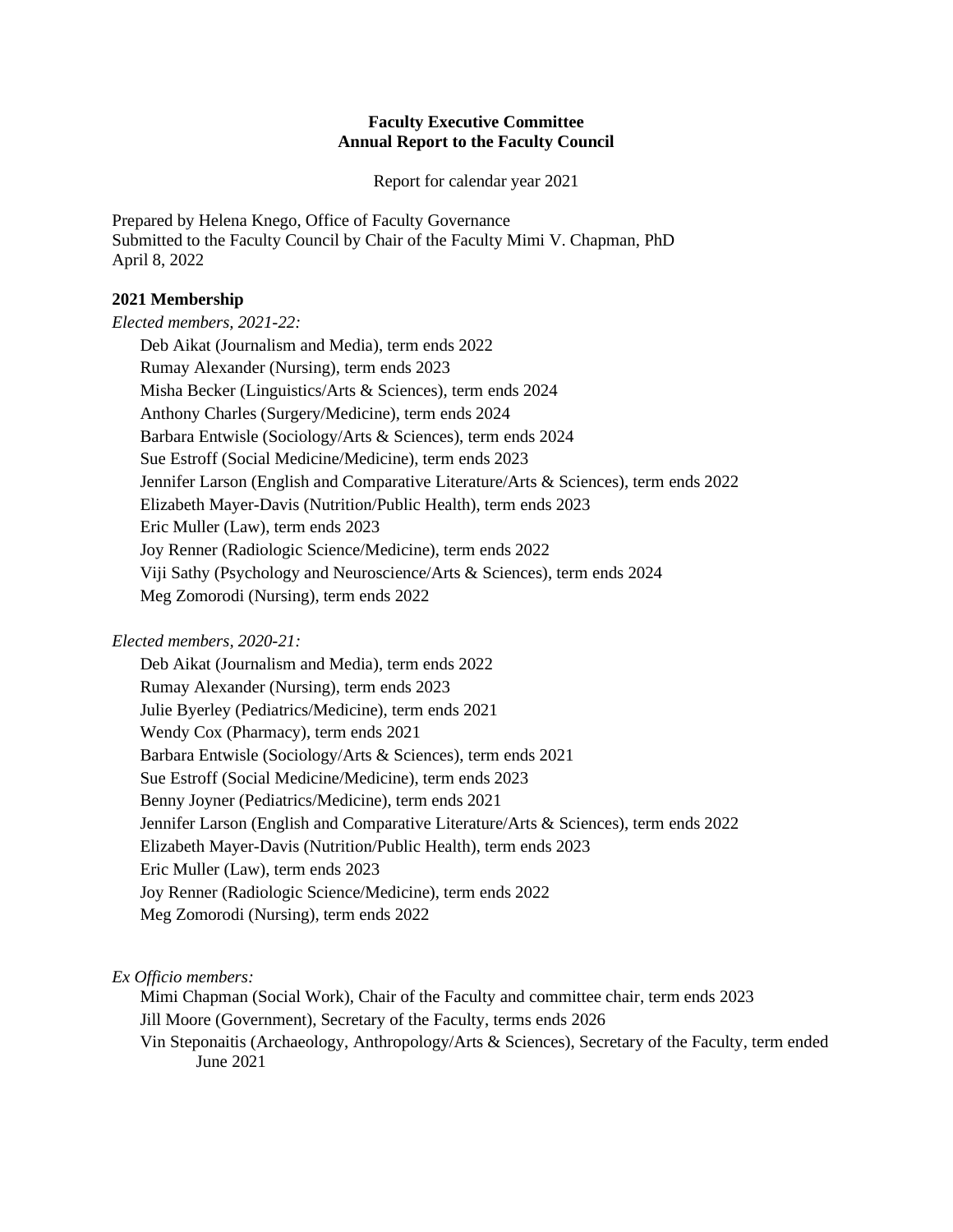**Committee Charge**: According to § 2-10 of *The Faculty Code of University Government*, Faculty Executive Committee has the following powers and duties:

- 1) to exercise the consultative powers delegated to the Faculty Council by  $\S$  2-8(b)(3) and 2-8(b)(4) [of the Code] subject to such restrictions or instructions as the Council may from time to time establish;
- 2) when prompt action is required, to exercise the legislative powers delegated to the Faculty Council by §§ 2-8(a)(1) and 2-8(a)(4) [of the Code], subject to confirmation by the Council at its next regular meeting;
- 3) to serve as an advisory committee to the chair of the faculty;
- 4) to represent the Faculty Council and the General Faculty in advising the University administration with respect to issues, such as planning and the setting of University priorities, that the committee deems important to the University's mission;
- 5) to work with the various officers and groups within the University toward the realization of goals set in actions of the Faculty Council;
- 6) to report to the Council at regular intervals, including reporting annually on the status of the implementation of resolutions of the Faculty Council; and
- 7) to serve as members of the Faculty Council as provided in § 2-2(b).

#### **2021 Meetings**:

- January 11
- **•** January 25
- January 31 (Special meeting)
- [February 15: canceled; Wellness Day]
- March 1
- March 15
- March 29
- $\blacksquare$  April 12
- $\blacksquare$  April 26
- $\blacksquare$  May 10
- May 24 (Special meeting)
- $\blacksquare$  June 14
- $\blacksquare$  July 19
- August 4 (Special meeting)
- August 30
- September 13
- September 27
- October 11
- November 1
- [November 15: canceled; Mental Health Summit]
- November 29
- December 13
- December 23 (Special meeting)

The committee met remotely on Zoom for all of 2021.

#### **Summary:**

In 2021, the COVID-19 pandemic continued to affect the campus community. Many Faculty Executive Committee meetings featured updates and information from infectious disease experts, the senior administration, and other faculty governance committees, and committee discussions addressed issues including student mental health, grading policies, vaccine regulations, COVID-19 testing and safety, and effects of the pandemic on faculty careers. Another significant topic of discussion was the delayed vote on tenure for Nikole Hannah-Jones. The committee continues to advocate for stronger shared governance and transparency, and for delegated authority for the chancellor.

The FEC met monthly with Provost Bob Blouin to discuss initiatives to improve operations and efficiencies at Carolina that are part of the Carolina Excellence Initiative. The provost continued to share information on the data science initiative, pandemic protocol, and various leadership searches on campus (e.g., deans and the vice chancellor for communications).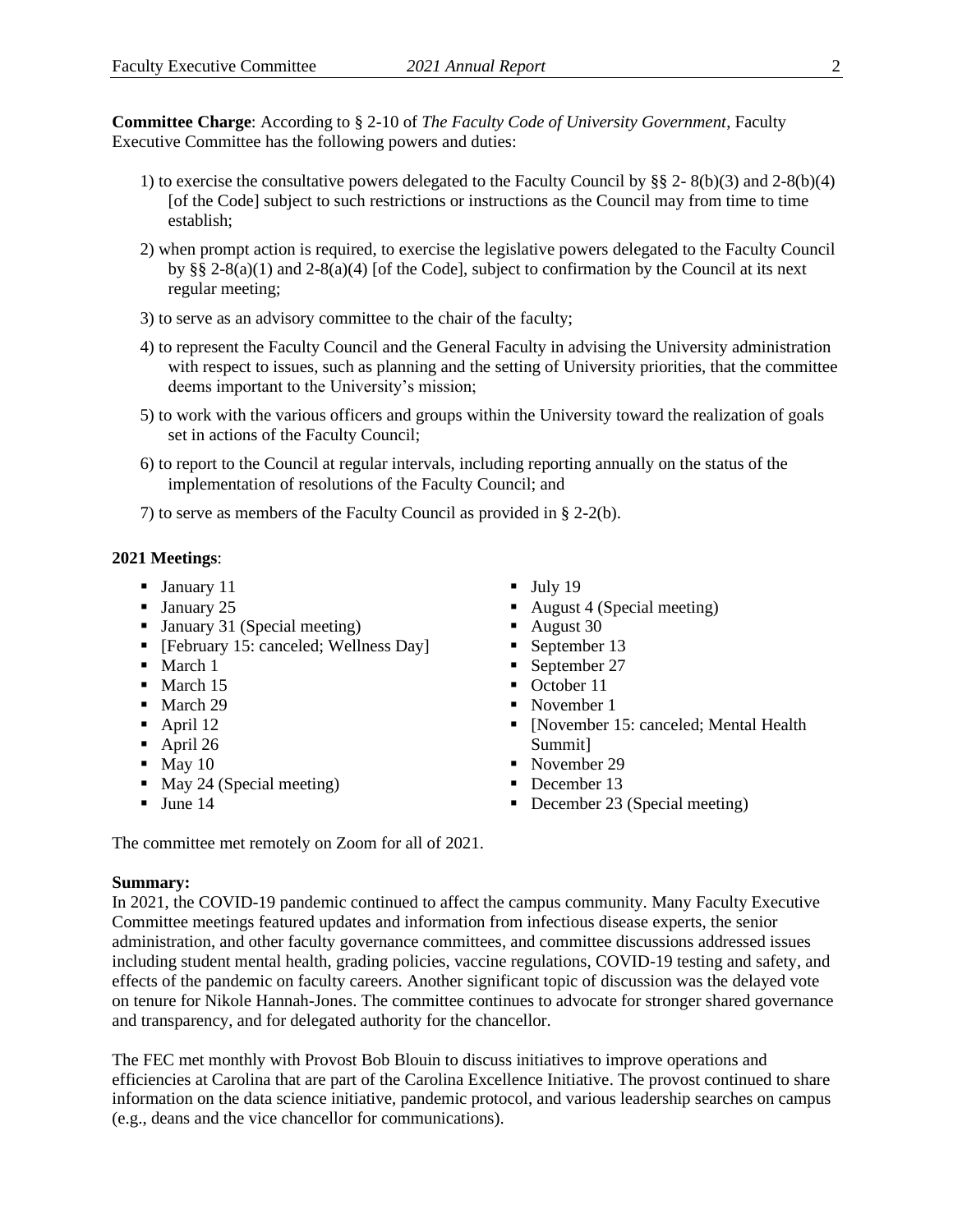Additional topics discussed in 2021 included:

- Vandalism at the Campus Y and against a student publication (Carolina Review)
- The Graduate School withholding tuition remission in spring 2021
- Advice on open meeting regulations from University Counsel
- The Fayetteville State University chancellor search and issues concerning System chancellor searches
- COVID-19 safety and the UNC-CH administration's ability to implement it
- COVID-19 vaccinations: requirements, encouragement, and rates
- Chair of the Faculty membership on the Board of Trustees
- Appointments, promotions and tenure policies during COVID-19, and concerns about Board of Trustee actions on tenure conferral
- Proposed school of data science and society
- Campus safety issues
- A report by a group of faculty associated with the Institute for Arts and Humanities with recommendations about increasing faculty voice and strengthening faculty governance; taking equity and diversity issues seriously; and the integration of scholarship and leadership
- Honorary degrees and special awards, including the Board of Trustees' regulation changes and subsequent suspension of changes for the conferral of distinguished alumni awards and honorary degrees, and the complexity of the Thomas Jefferson Award
- Updates and input on leadership searches: provost, vice chancellor for communications, several deans
- Campus mental health, especially regarding several student deaths in the fall; how to help students, faculty and staff negotiate these tragedies and the increasing burnout as a result of the pandemic
- Caregiving Work Group updates
- Pandemic life and how it affects the University in many ways
- Plans for spring 2021 in terms of the Omicron variant
- Support for the University Libraries

### **Formal actions taken by the Faculty Executive Committee as statements and resolutions**

**January 2021:** The FEC held a special meeting to discuss vandalism that had taken place at the Campus Y and the related statement released by the Campus Y co-chairs in response. The Committee passed a *Resolution in Support of the Campus Y*. [full text on p. 5]

**April 2021:** The FEC submitted a resolution on the hiring of chancellors to the Faculty Council for a vote at the April 16 meeting of the Faculty Council and the General Faculty. *Resolution 2021-5. On the Hiring of Chancellors* was submitted by the Committee and passed by the faculty. This resolution was referred to in a later resolution that the Faculty Council passed in support of Chancellor Guskiewicz and shared governance in July 2021. [full text on p .6]

**July 2021**: After learning of and discussing possible irregularities with a faculty appointment on the UNC Press Board, the Committee released a *Faculty Executive Committee Statement Regarding Academic Freedom and the UNC Press Board*. [full text on p. 7]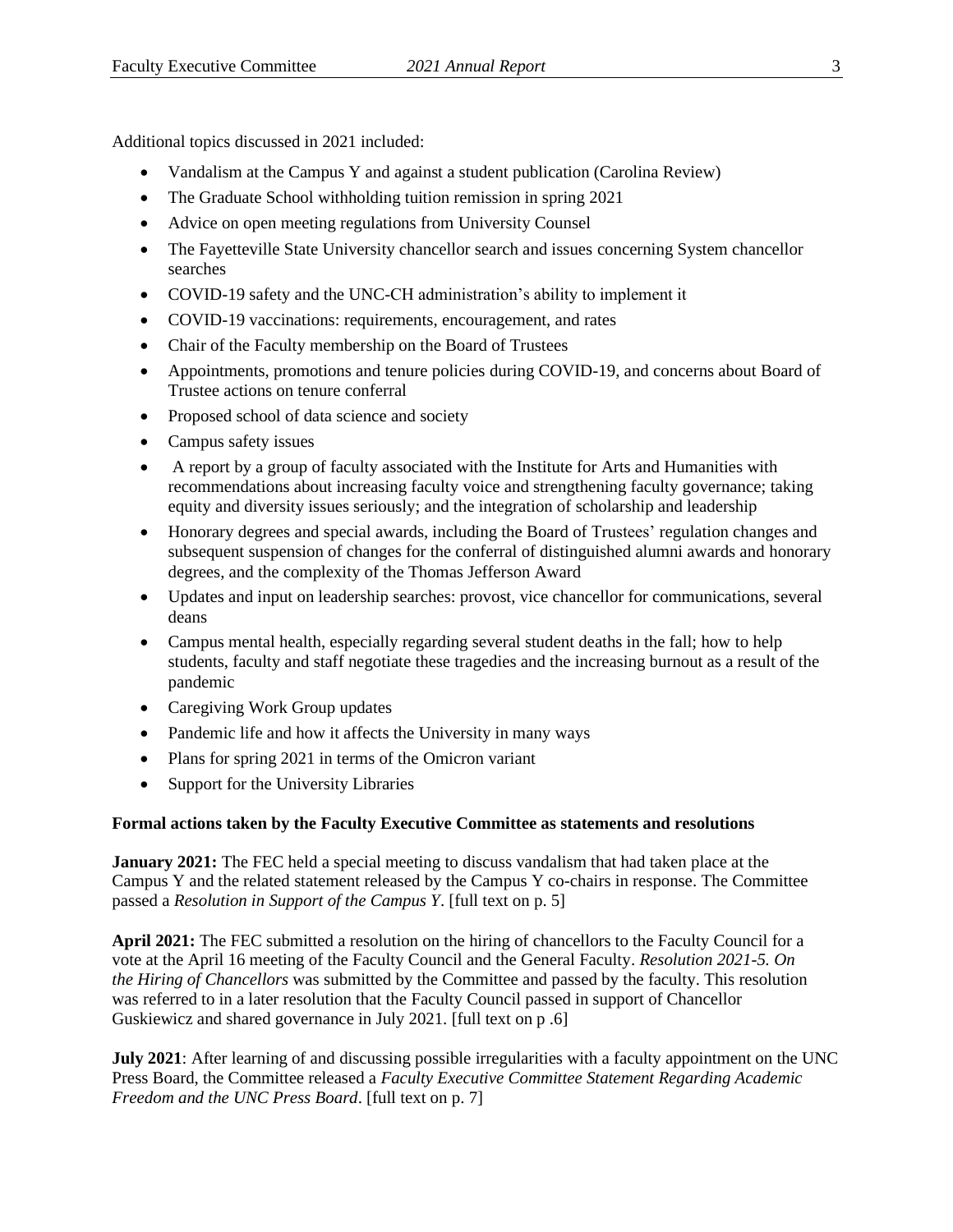**August 2021:** The Committee held a special meeting to discuss the desire for the chancellor and provost to have delegated authority to make the best decisions for this campus in dealing with issues around COVID-19. The Committee passed a *Resolution Requesting Delegated Authority to Respond Effectively to COVID-19*. [full text on p. 8]

**October 2021:** The Committee charged the Educational Policy Committee to study class cancellation issues with a *Resolution On Charging the Educational Policy Committee to Study Class Cancellation Policies and Procedures* [full text on p. 9]

**November 2021**: The Committee discussed concerns about provost selection and released *a Statement of the Faculty Executive Committee Regarding the Selection of the Provost.* [full text on p. 10]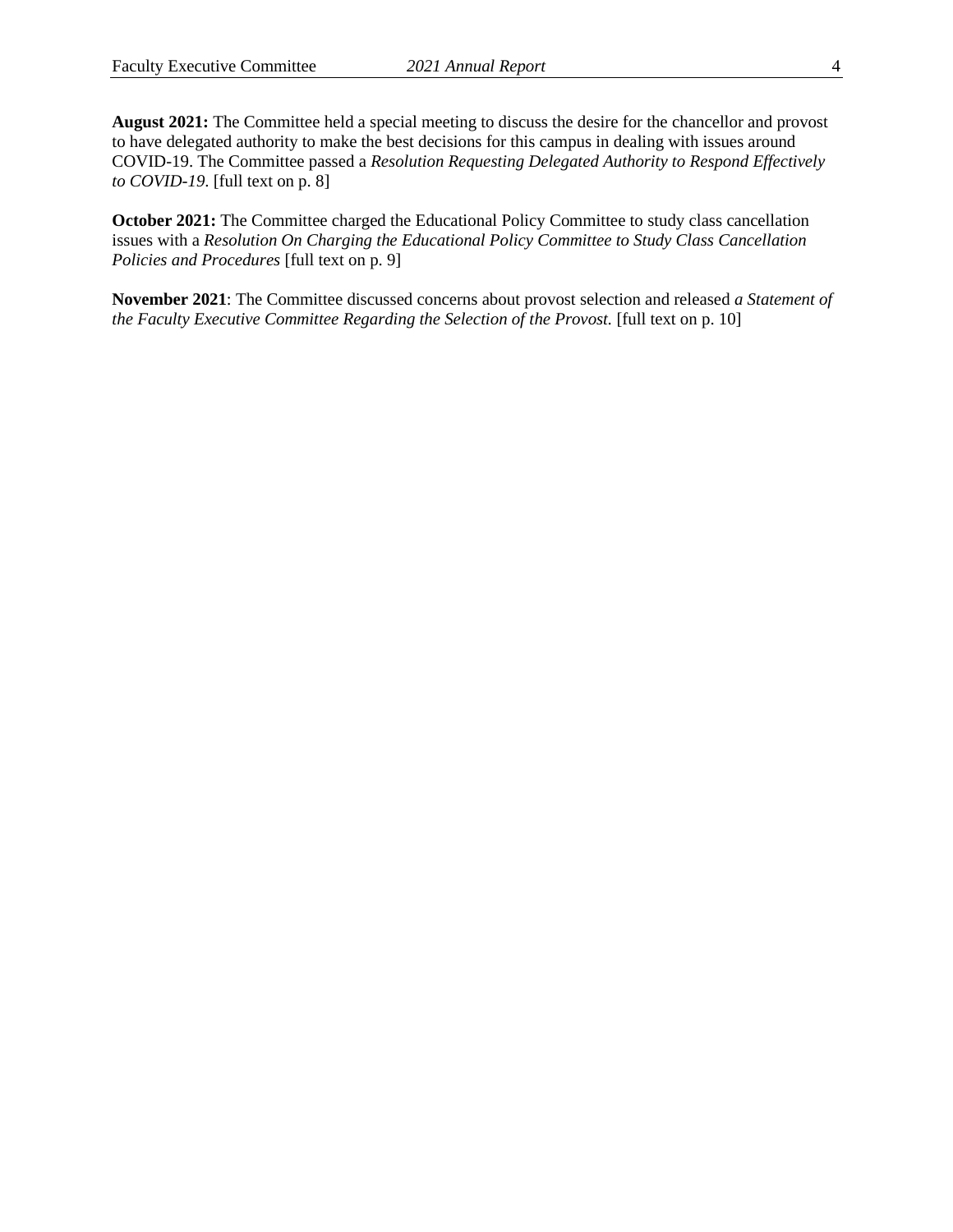### **Resolution in Support of the Campus Y**

### **Rationale**

As one of the oldest student organizations in the United States, the Campus Y embodies the best of UNC Chapel Hill. Members of the Campus Y commit themselves to "reflective and ethical service", "honest and inclusive relationships," and "promoting campus-wide coalitions to further social justice." Commitment to such values makes all the more troubling the destructive incident over the weekend of January 23-24, 2021 in which someone broke into the Campus Y building, drew swastikas on the floor, left racial epithets on white boards, damaged property inside the building, and left menacing messages for the co-chairs of the organization. Acts such as this, no matter their origin, threaten the sense of belonging and common purpose we aim for on this campus.

We appreciate so much the Campus Y Co-Chairs statement dated January 26, 2021 in which they express both dismay about the crime and concern for the individual or individuals who perpetrated these crimes. We admire our student leaders for their nuanced thinking at such a difficult moment.

#### **Resolution**

Be it resolved that the Faculty Executive Committee affirms and supports the members and leadership of the Campus Y in the wake of the disturbing and hateful attack on their offices. We condemn actions that target marginalized groups whenever and wherever such actions occur.

*Passed on January 29, 2021*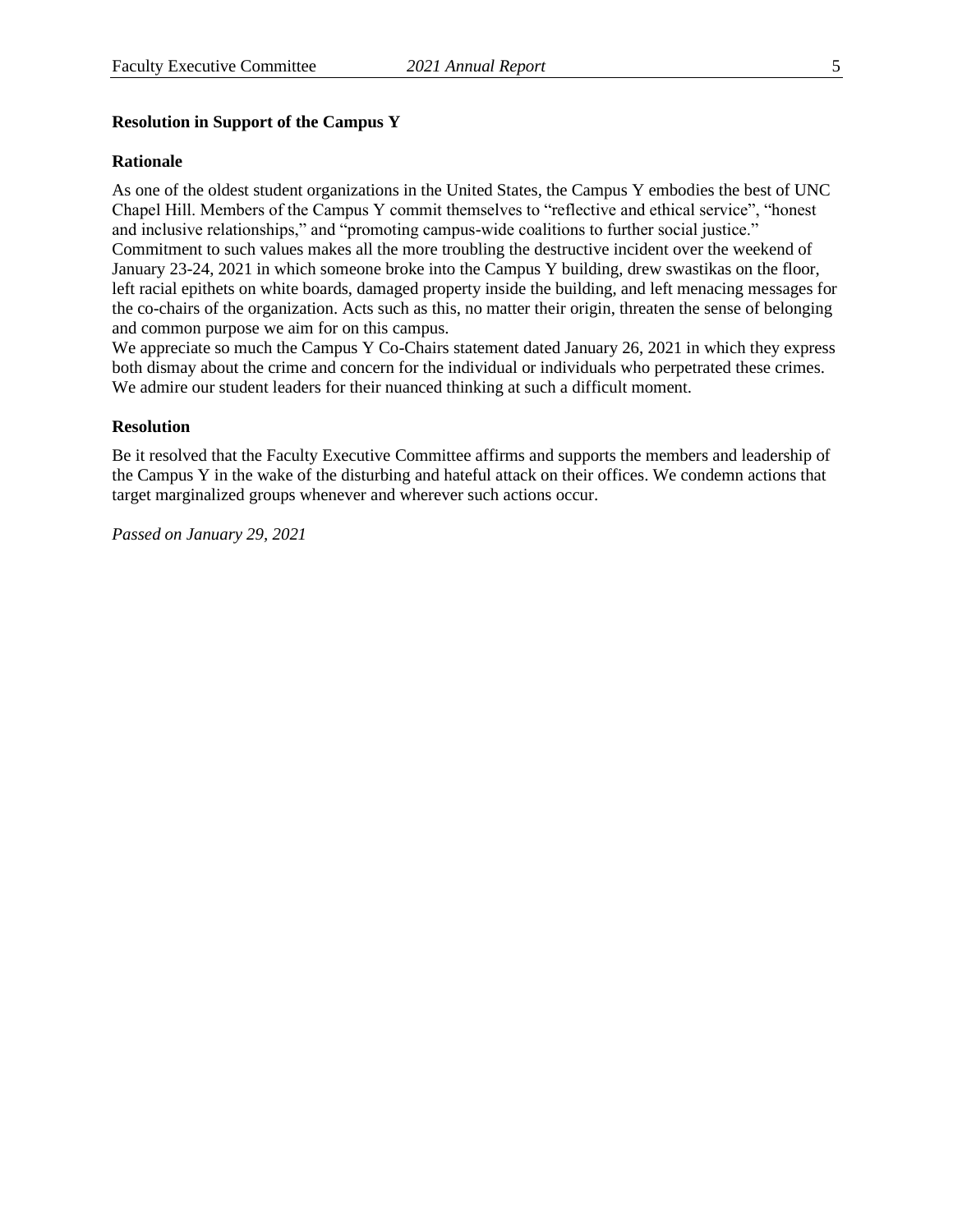### **Resolution 2021-5. On the Hiring of Chancellors**

The Faculty Council resolves:

We affirm the following principles: (1) that the process by which a chancellor is hired must have significant faculty influence; (2) that a campus-based search committee with strong faculty voice must play the primary role in selecting candidates; and (3) that a candidate who is hired must have the search committee's support. Processes and policies that undermine collaborative decision-making at either the institution or System level threaten shared governance, and should be revised to promote openness, transparency, fairness, and equity in decision-making in searches for senior leadership positions. These principles of shared governance are essential to the University of North Carolina System's continued excellence, national reputation, and accreditation.

*Passed by the Faculty Council and General Faculty on April 16, 2021*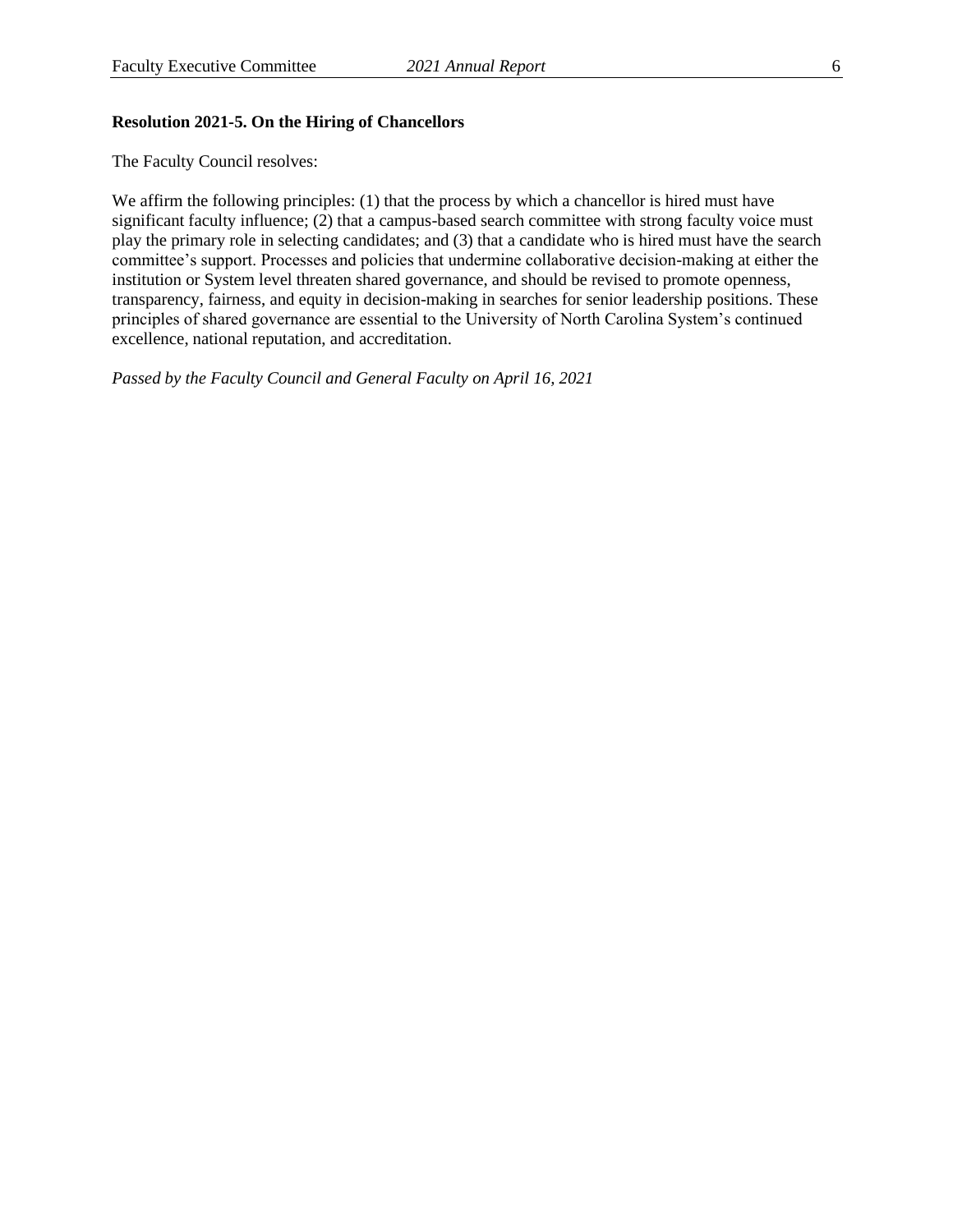### **Statement of the Faculty Executive Committee Regarding Academic Freedom and the UNC Press Board**

As a matter of academic freedom and of UNC System policy, faculty members must be able to speak freely without fear of reprisal or retaliation. We write to express our dismay about the UNC Board of Governor's failure to reappoint Professor Eric Muller to the UNC Press Board, and failure to explain its rationale.

The UNC Press Board unanimously nominated Professor Muller for a third term of service, and unanimously reelected him to be its chair. His nomination was submitted to the UNC Board of Governors along with two others. The other two nominations were approved, but Professor Muller's was not. The UNC Press Board asked the UNC Board of Governors to explain the non-reappointment. To date, no explanation has been given.

In the absence of an explanation for this action, we are concerned that the failure to reappoint Eric Muller, an esteemed public scholar and thought leader, reflects disapproval of his public statements related to the University's disposition of the confederate monument and other matters related to race.

We expect decision-making to be accompanied by transparency so that affected faculty members and the University community understand why decisions were made. We expect decisions from our governing bodies to reflect mutual respect and regard for academic freedom, both at the Press and throughout the University system.

*Adopted on July 20, 2021*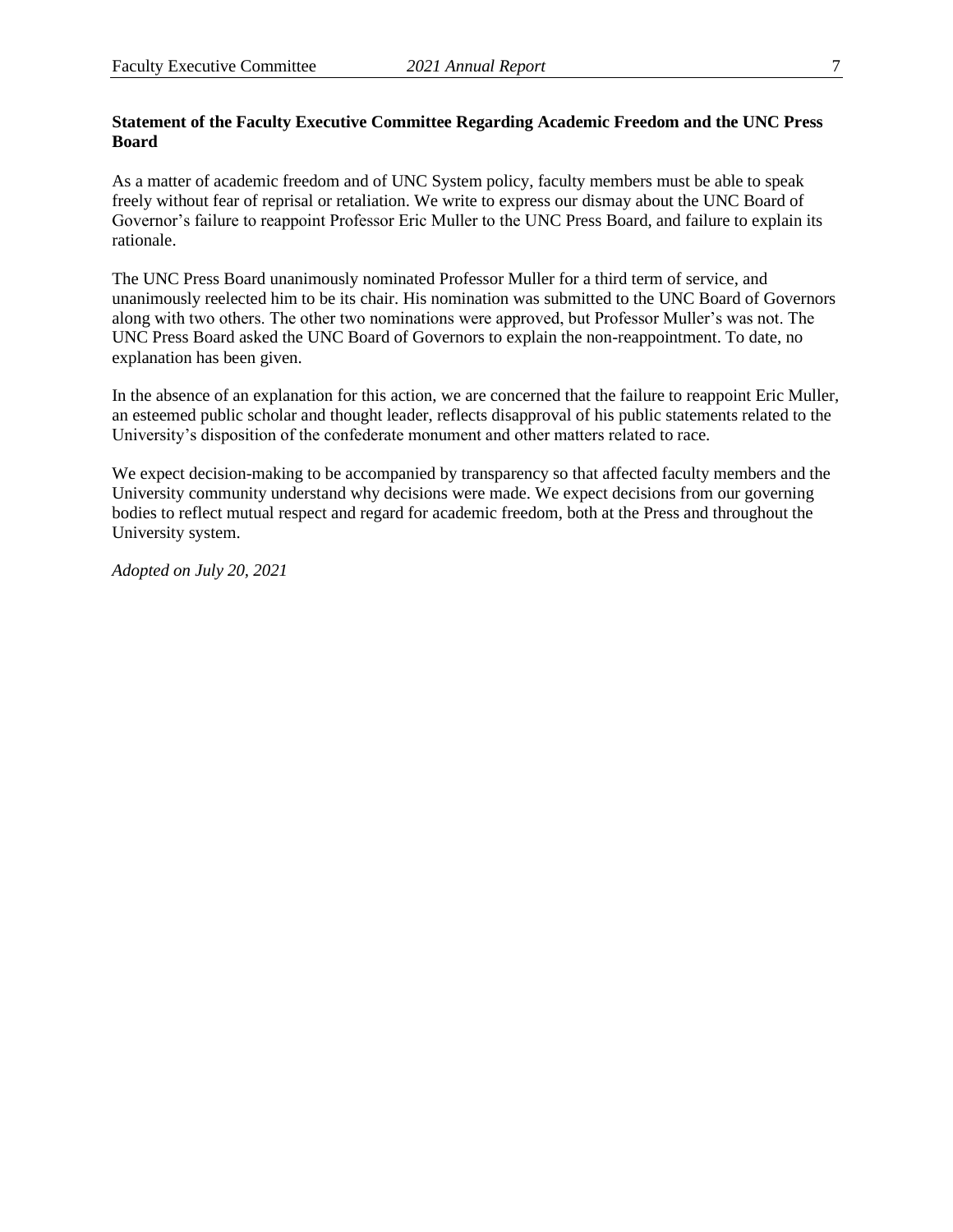### **Resolution Requesting Delegated Authority to Respond Effectively to COVID-19**

The Faculty Executive Committee resolves:

We want a return to safe in-person operations on our campus this fall semester. We are also committed to doing our part to protect our community from the ongoing COVID-19 pandemic. We are concerned that the recent surge in COVID-19 cases, primarily among unvaccinated people, poses a threat to our health care system, our town, and ultimately our campus and academic programs. Accordingly, we request that the UNC System delegate to the Chancellor and Provost of UNC-Chapel Hill the authority to require proof of vaccination from employees and students, and to adopt optimal masking guidance or requirements for gatherings based on community viral load and health care system capacity

*Passed on August 4, 2021*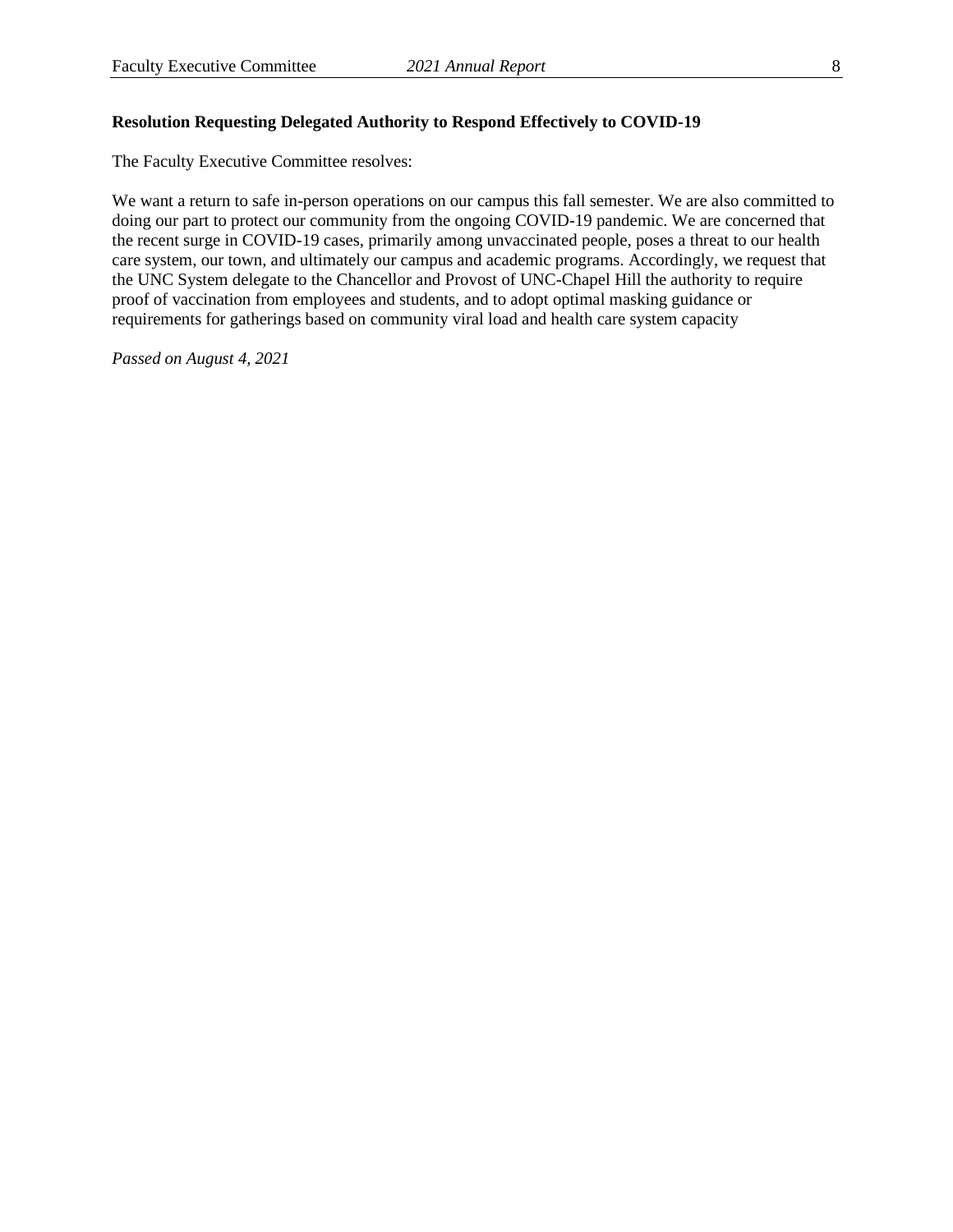## **Resolution On Charging the Educational Policy Committee to Study Class Cancellation Policies and Procedures**

The Faculty Executive Committee resolves:

The development of standards and procedures for deciding to cancel classes in response to student and faculty needs is an important matter of educational policy. The matter is hereby referred to the Educational Policy Committee, which shall study the issues and make recommendations to the Faculty Council about a policy or policies addressing such cancellations.

The Educational Policy Committee's study should consider:

- 1) Existing policies and procedures for class cancellations;
- 2) Principles for determining when circumstances warrant class cancellation;
- 3) The appropriate person(s) to make the decision to cancel classes, and the persons or groups that should be consulted about the decision;
- 4) Any collateral effects of decisions to cancel classes on matters including, but not limited to, accreditation; and
- 5) Any other matters the committee finds relevant to a policy regarding class cancellation.

#### Rationale:

*The Faculty Code of University Government* gives the Faculty Council the authority to "determine the educational policies of the University and the rules and regulations under which administrators and faculty will conduct the educational activities of the University." Sec. 2-8(a)(1). *The Code* provides that the Faculty Executive Committee may exercise this authority when prompt action is required, subject to confirmation by the Faculty Council at its next regular meeting. Sec. 2-10(d)(2). *The Code* further provides that the Educational Policy Committee advises the Faculty Council on matters of educational policy that are referred to it by the Faculty Council for study. Sec. 4-6(b)(1).

*Passed on October 11, 2021.*